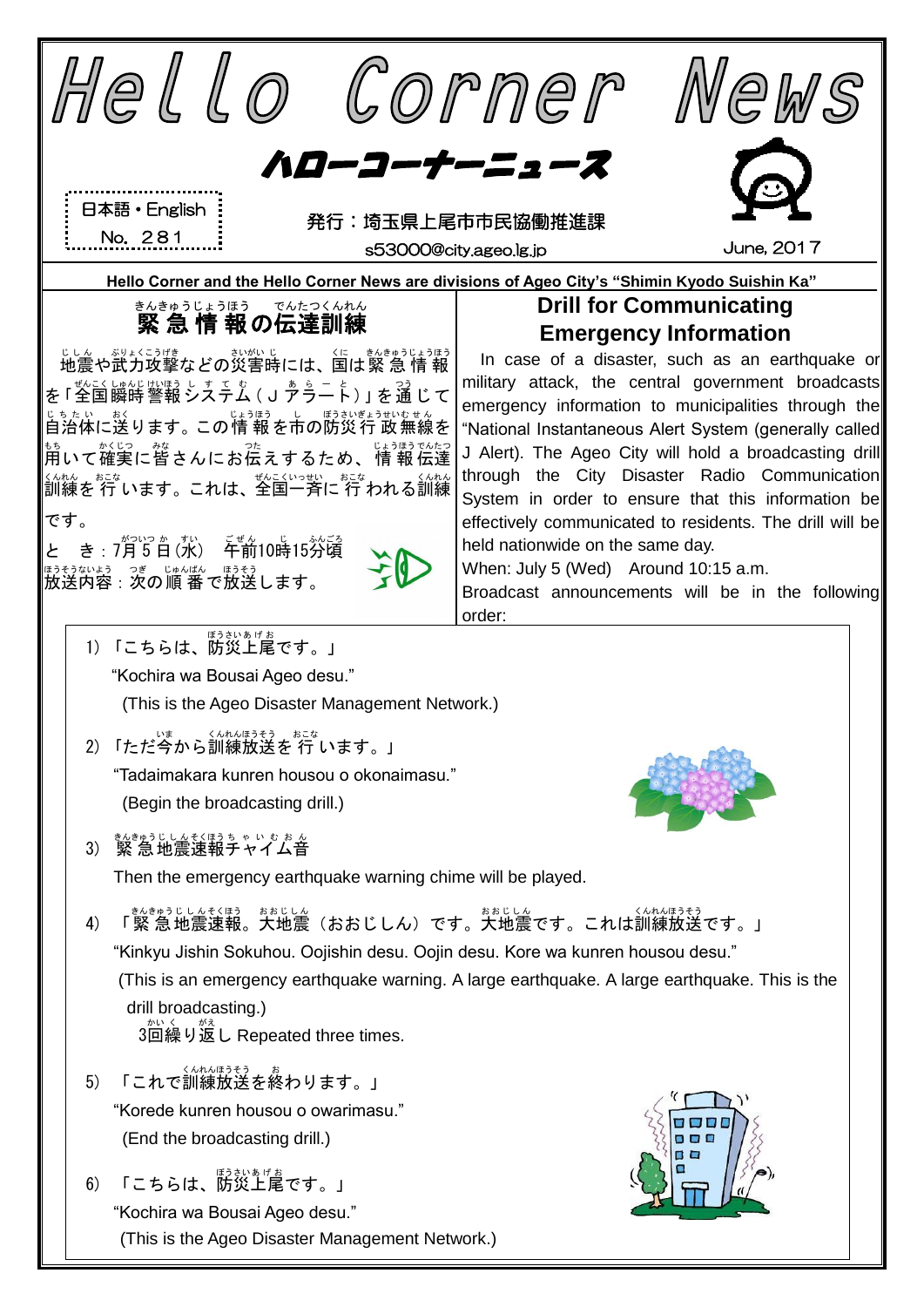## ごみ 収 集 カレンダー

「上尾市ごみ 収 集 カレンダー」(平成29年7月1日 ~平成 へいせい 30年 ねん 6月 がつ 30日分 にちぶん )を、6月 中 がつちゅう に配布 はいふ します。英語版 えいごばん の分別ガイドは市役所のホームページに載っています<sup>|</sup>。§(

([https://www.city.ageo.lg.jp/page/multilingual.html\)](https://www.city.ageo.lg.jp/page/multilingual.html)

\_。−\_。<br>ルールを守り、 カレンダーの日程に 従 ってごみを出 してください。

— ﷺ こんじゅうま & たー<br>→ 西貝塚環境センター

Tel.781-9141

Fax 781-9166



#### 児童 手当 じどう てあて

<u>じどうてあて。 じゅきゅう</u><br>児童手当を受 給している人は、毎年6月に現 況 届 ○ひょう。 『んきょうとどけ』 がついたちげんざい じょうきょう<br>の提 出 が必要です。現 況 届 は、6月1日現在の 状 況 を確認 かくにん し、引 ひ き続 つづ き児童 じどう 手当 てあて を受 う けられるかどうかを し。ま<br>審査するためのものです。 該当者には、6月 初 旬に現 <sub>まょうとけ そ割送します。必要事項を書き必要書類を添え</sub> て、同封の返信用封筒で 6月30日 (金) までに、子ども しぇんか。<br>支援課へ送って下さい。現 況 届 の提 出 がないと、6 約※いこ。。。。。。。<br>月分以降の手当が受けられなくなりますので注意して

ください。

\* 字ども支援課(市役所5階)または各支所・出 張 所 の窓口でも提 出できます。

→ <sup>こ</sup>ども支援課

Tel.775-5120 Fax 774-5342



## <u>こくみんけんこうほんよよう。</u> こうしん<br>国民健康保険証の更新

<sub>げんざいつか</sub><br>現在使っている保険証の有効期限は 7月31日 (月) で す。 新しい保険証(茶色)は 6月下旬から郵送します。 → 保険年金課

Tel.782-6471 / Fax 775-9827

# 市 し ・県民 けんみん 税 ぜい

平成 へいせい 29年度 ねんど の市 し 県民 けんみん 税 ぜい (住民税 じゅうみんぜい )額 がく は 6月 がつ に決定 けってい し ます。課税される人には、通知書で年税額などを知ら せします。通知書が届かない場合は市民税課に確認し てください。 → 市民税課 しみんぜいか

Tel.775-5131 / Fax 775-9846

## **Garbage Collection Calendar**

The new "Ageo-shi Garbage Collection Calendar" (July 1, 2017  $\sim$  June 30, 2018) will be distributed by the end of June. The English version of instructions for sorting recyclables and waste is posted on the Ageo City website.

[\(https://www.city.ageo.lg.jp/page/multilingual.html](https://www.city.ageo.lg.jp/page/multilingual.html))

Please follow the rules and put out your garbage according to the schedule shown on the calendar.

→ Nishikaizuka Kankyo Center

(Nishikaizuka Environmental Center) Tel. 781-9141 / Fax 781-9166



### **Child Allowance**

If you are receiving Child Allowance (*Jidou Teate*), you are required to submit a report on your current status every year in June. This report is to confirm your status, as of June 1, in order to assess your eligibility for Jidou Teate. The report form will be sent to qualified residents at the beginning of June. Upon receiving it, please fill it out and send it with any other required documents, using the enclosed self-addressed envelope, to Kodomoshien-ka by June 30 (Fri). Please note that you may not be able to receive Jidou Teate from June onward if you don't submit this report.

✦You can also submit the report to Kodomoshien-ka (5F of City Hall) or its branch office.

 $\rightarrow$  Kodomoshien-ka (Child Support Section) Tel. 775-5120 / Fax 774-5342

### **Renewal of**

### **the National Health Insurance Card**

The current health insurance card will expire on July 31 (Mon). The new card (color: brown) will be sent out from the last part of June.

 $\rightarrow$  Hoken-nenkin-ka

(National Health Insurance and Pension Section) Tel. 782-6471 / Fax 775-9827

## **Municipal / Prefectural Tax**

Municipal / prefectural tax (resident tax) amounts for the year of 2017 are determined in June. Residents responsible for paying tax will be informed of the annual tax amount by mail. If you don't receive your tax

payment notice, please contact Shiminzei-ka for confirmation.  $\rightarrow$  Shiminzei-ka

(Municipal Tax Section) Tel. 775-5131 Fax 775-9846

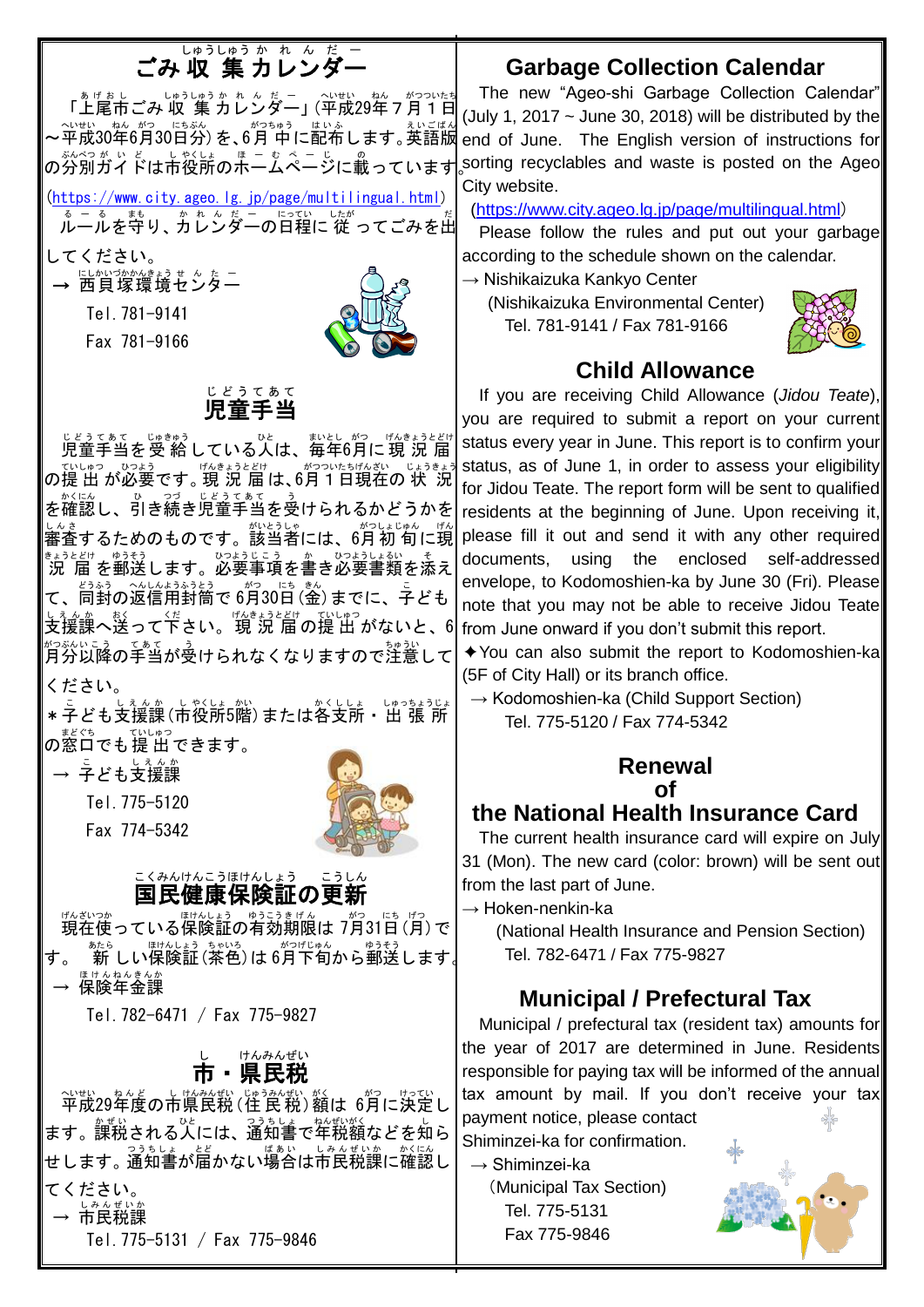## AGAのイベント



Tel.048-645-3003

### **AGA Event**

At this event, you can experience Japanese culture. When: July 2 (Sun) 10:30 a.m. ~ 3:30 p.m.

Where: Community Center Program / Cost / Number:

➀ Tea Ceremony / 500 yen / 30 people



➁ Flower Arrangement / 1,000 yen

(You can take home arranged flowers) / 20 people

- ➂ Corner to mingle with participants / free
- $\triangle$  Reservations are needed for  $(1)$  and  $(2)$ .
- For: Anyone who wishes to experience Japanese culture and mingle with other participants
- Application: Write your name, address, the experience of your choice  $(①$  or  $②$ ) on a return postcard, and send it to Ageo Global Association (AGA) Secretariat (〒362-8501, Honcho 3-1-1). It must arrive no later than June 23 (Fri).

 $\rightarrow$  AGA Secretariat

Tel. 780-2468 / Fax 775-9819

## **Company Visit Tour for Children**

In cooperation with Ageo-shi, Kounosu-shi, Okegawa -shi, Kitamoto-shi and Ina-machi, which are located in the central part of Saitama, the Prefectural Government will organize several one-day bus tours for children living in this area. Children will visit local businesses and industries.

When: 10 tours offered during the summer holiday

(end of July ~ end of August)

Where to visit:

MARUKYU CO., LTD (Okegawa-shi, production and sales of bait for fishing)

SAITAMA BEE-KEEPING Co., Ltd. (Kitamoto-shi, production and sales of honey)

Saitama New Urban Transit Co., Ltd. (Ina-machi, Operation of New Shuttle), etc.

Program: One-day bus tour visiting 3 local businesses and industries located in the central part of Saitama

- For:  $4^{th}$ ~6<sup>th</sup> graders and junior high school students living in Ageo
	- $\triangleq 4^{\text{th}}$  graders need to be accompanied by their quardian. Guardians of  $5<sup>th</sup>$  and  $6<sup>th</sup>$

graders can come along as well. Number: About 30 people / tour



- ✦ First-come-first-served basis. The number shown above is the total number of participants from five municipalities.
- ✦ For more information, refer to the leaflet that will be given to students at elementary and junior high schools around the middle of June.
- $\rightarrow$  Sakamoto-san or Hiraishi-san JTB Kanto Corporate Sales Saitama Branch Tel. 048-645-3003